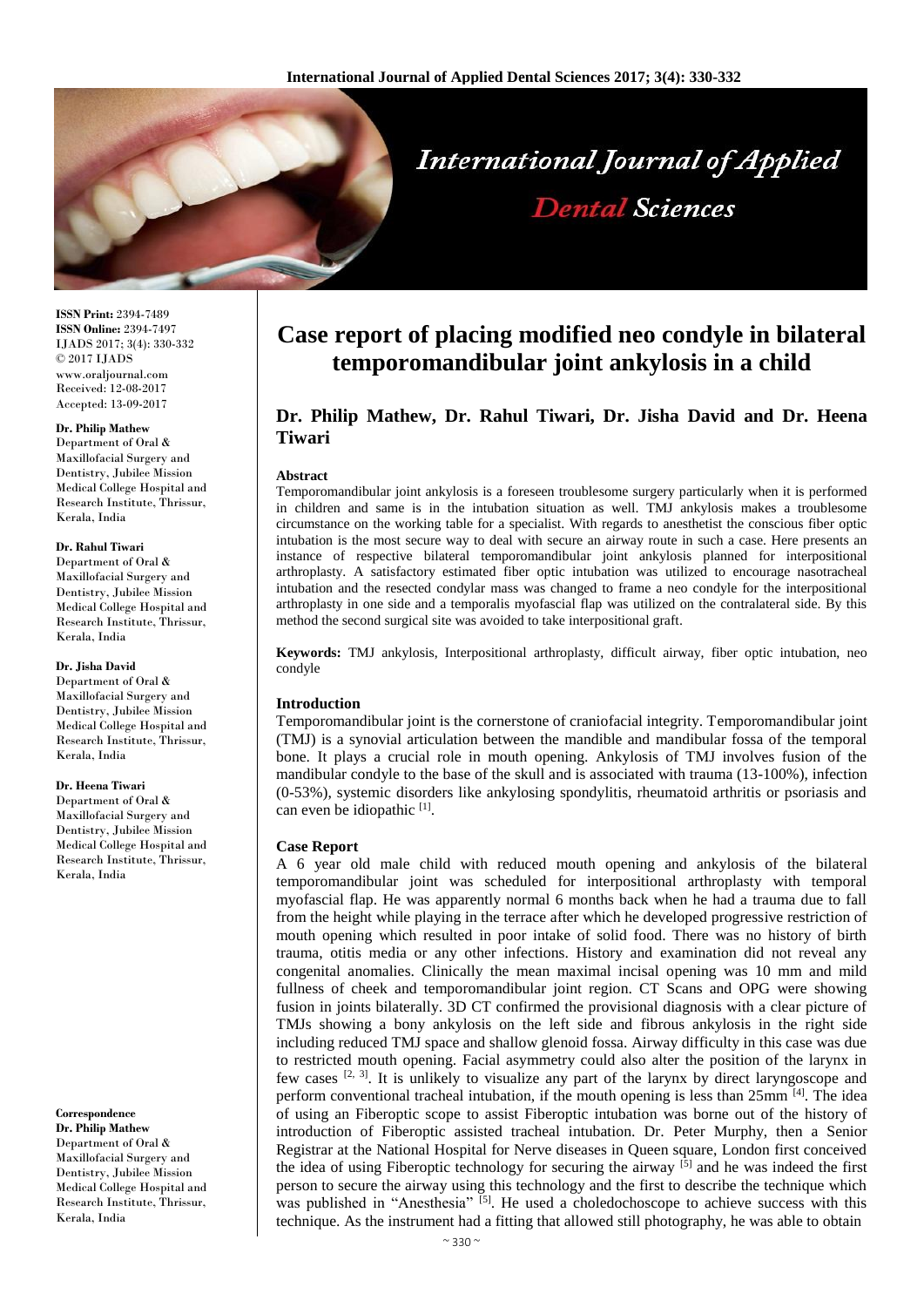The first photograph of the trachea using this technique and included it in his paper [5]. Written informed consent was taken after explaining the potential complications and the possibility of a tracheostomy. Standard monitoring was established which included ECG, NIBP and SpO2. Xylometazoline drops were instilled into both nostrils to facilitate nasal mucosal vasoconstriction. An inhalational induction was planned and the child was anaesthetized with 8% sevoflurane in 100% oxygen and adequacy of mask ventilation was confirmed. A 22guage IV access was secured and 5 µg.Kg-1 glycopyrrolate and 0.02 mg.Kg-1 of midazolam were administered. A long flexible Fiberoptic scope was used to facilitate nasotracheal intubation tube was railroaded in to the trachea over the scope. 2 mg.Kg-1 propofol and 2µg.Kg-1 fentanyl and 0.1mg.Kg-1 vecuronium were administered after confirmation of satisfactory ETCO2 waveform and bilateral equal air entry. 1% sevoflurane in 50: 50 nitrous oxide and oxygen were used for anesthetic maintenance. We were prepared to perform an emergency tracheostomy. Standard scrubbing and draping of the patient is done. A preauricular incision was given on the right side. Skin, superficial fascia, superficial muscular aponeurotic system were dissected. Ligation of transverse facial artery was done. The joint space was identified and about 1 cm. of ankylotic mass was removed to differentiate between the temporal bone and zygomatic arch using a no. 702 straight fissure bur. Now the ankylotic mass was reshaped to form a noe condyle as shown in the figure and bone wax was applied to facilitate its proper movement in the glenoid fossa and simultaneously hamper the growth of bone. With a 4 hole miniplate and 6 mm screws the neo condyle was secured with the rest of ramus. On the right side Alkatay Bramley incision was taken to open the fibrosed joint and the mass obliterated joint space was cleared and temporalis myofascial flap was kept for reducing the chances of further ankylosis. The mean maximal inter incisal opening increased to 35 mm after the surgical procedure. The surgical site is also closed respectively. The child was extubated following reversal of residual neuromuscular blockade. Further postoperative course was uneventful. The child was advised jaw stretching exercises, aggressive physiotherapy from third postoperative day till 3 weeks and was discharged on the 6th postoperative day. (Figure No-  $1 - 7$ .)



**Fig 1:** Preoperative Extra Oral photograph



**Fig 2:** Preoperative Intra Oral photograph



**Fig 3:** Preoperative OPG



**Fig 4:** Preoperative OPG Views



**Fig 5:** Preoperative 3DCT Scan



**Fig 6:** Preoperative CTS can



**Fig 7:** Intra Operative Pics of Neo Condyle.